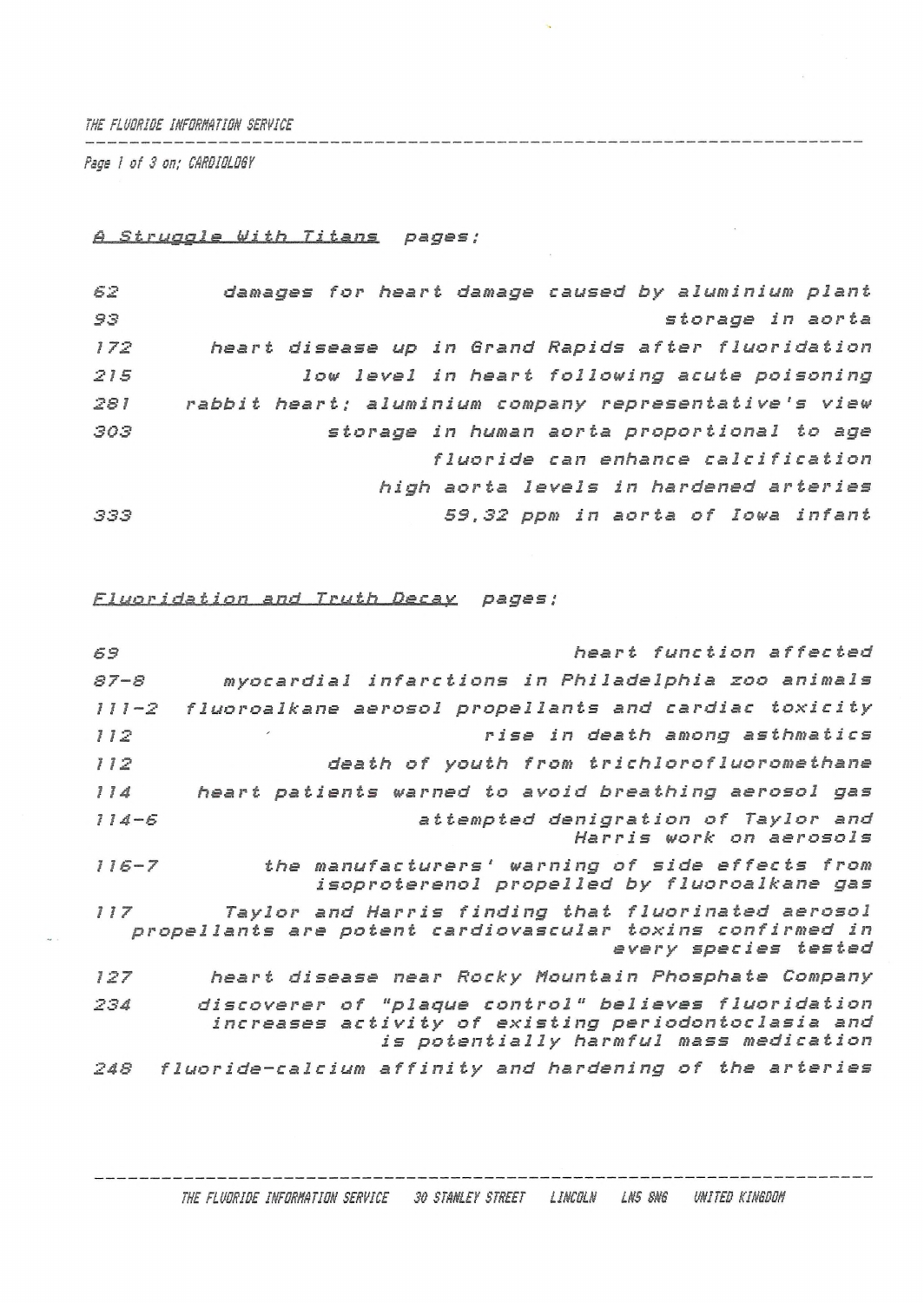THE FLUDRIDE INFORMATION SERVICE

Page 2 of 3 on; CARDIDLOGY

 $261 - 2$ 

### Fluoridation and Truth Decay continued:

relationship between high fluoride and calcium in and 259 degeneration of heart, liver and kidney tissue in experimental animals

death of Ames, Iowa infant

top promoters admit no research has been done by them 267 on the effects of fluoridation on victims of arthritis, kidney, heart or allergic diseases

CFC propellants and sudden heart failure 272

#### The Fluoride Question pages;

heart disease  $96 - 99$ NAS report paucity of data on human heart and  $140$ cardiovascular system

Fluoridation \ The Great Dilemma pages

| 157       | $F^-$ connection          |  |
|-----------|---------------------------|--|
| 158       | electrocardiogram studies |  |
| $158 - 9$ | statistical studies       |  |
| 359-360   | statistical studies       |  |
| 381       | statistical studies       |  |

## Fluoridation 1979: Scientific Criticisms and Fluoride Dangers pages: